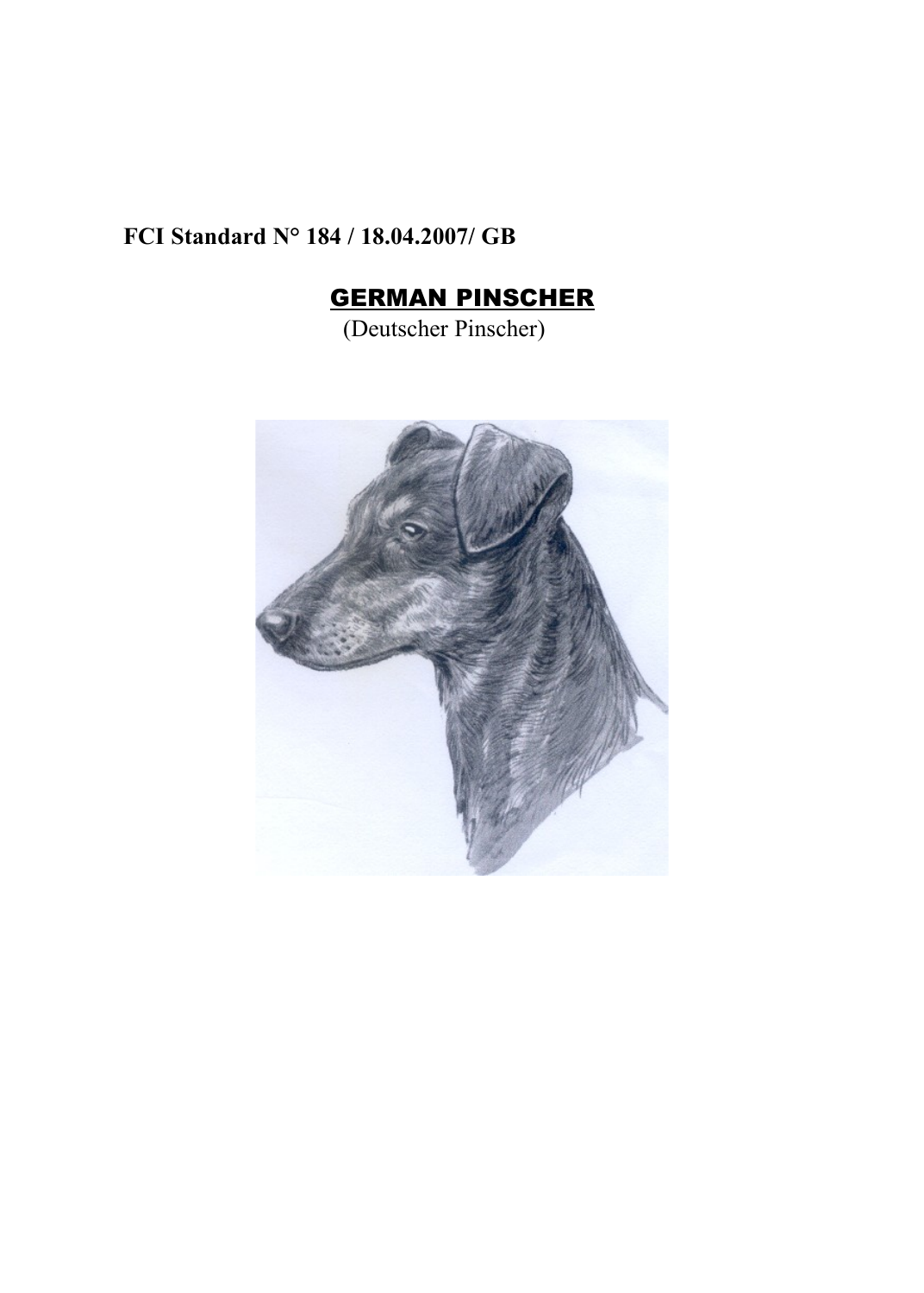**TRANSLATION :** Mrs C. Seidler.

**COUNTRY OF ORIGIN:** Germany.

#### **DATE OF PUBLICATION OF THE ORIGINAL VALID STANDARD:** 06.03.07.

**UTILISATION:** Watch and Companion Dog.

**CLASSIFICATION FCI:** Group 2 Pinscher and Schnauzer-Molossian breeds - Swiss Mountain and Cattle Dogs. Section 1 Pinscher and Schnauzer type. Without working trial.

**BRIEF HISTORICAL SUMMARY:** The smooth haired Pinscher represents a very old breed which was mentioned in the German Stud Book for dogs in 1880 already. He has the same ancestors as the Schnauzer which was also called the rough coated Pinscher. From the beginning the smooth haired Pinschers differed from the rough haired specimen in their colour and their short coat. They were mostly black with light brown markings, self coloured in various shades of brown to red, pepper and salt or simply blue-grey to black.

**GENERAL APPEARANCE** :The German Pinscher is smoothhaired, medium in size with proud carriage, flowing outlines, elegant and square build. He is strong like the Schnauzer. Due to his short smooth coat, his well developed muscles are clearly visible especially when he moves.

#### **IMPORTANT PROPORTIONS**

• In relation of length to height, his build should be as square as possible.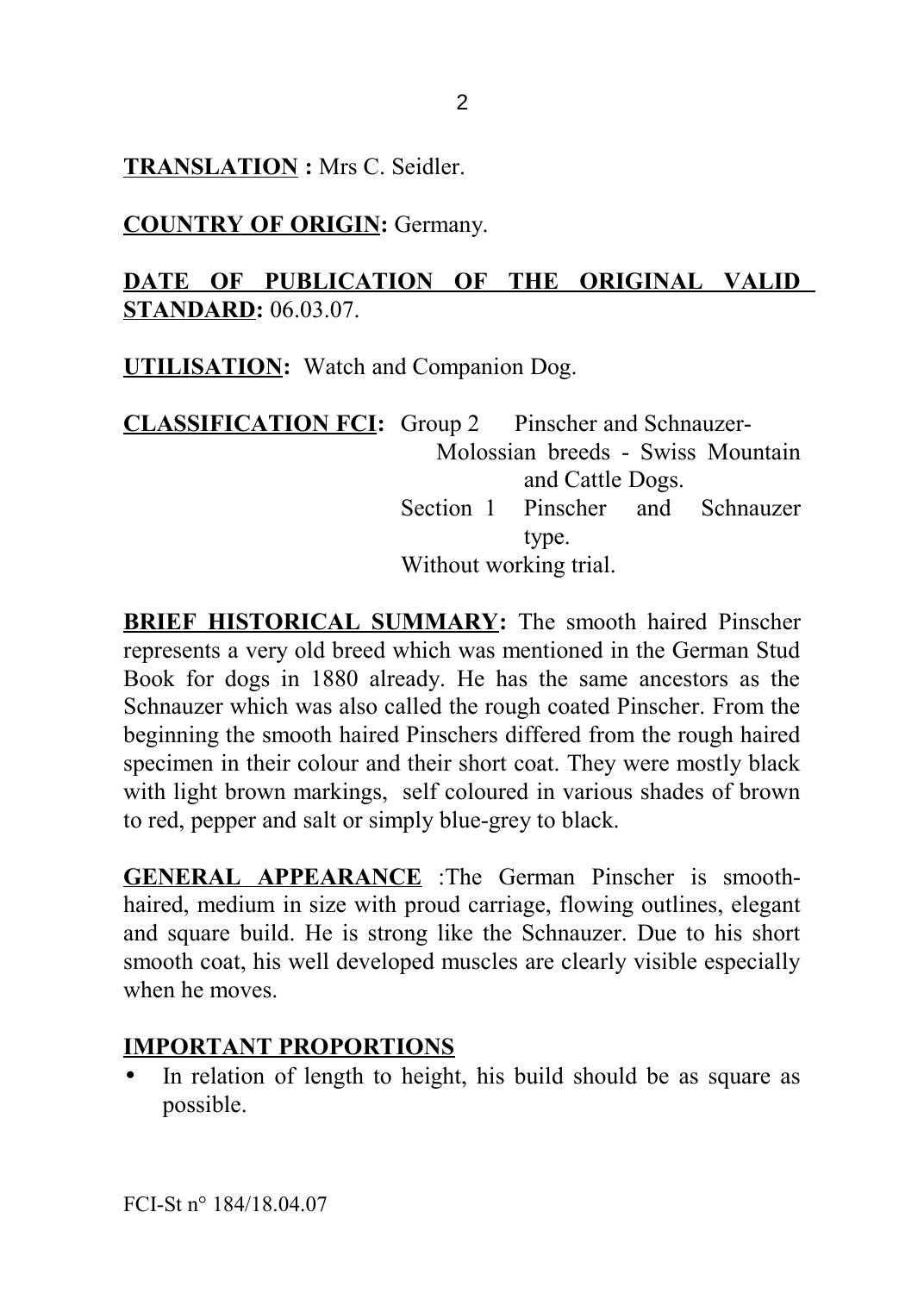• The length of the head (measured from the tip of the nose to the occiput) corresponds to half the length of the topline (measured from the withers to the set on of the tail).

**BEHAVIOUR/TEMPERAMENT** : His lively, spirited, self assured and evenly tempered nature combined with intelligence and endurance makes him an agreeable family, watch and companion dog.

## **HEAD**

#### CRANIAL REGION

Skull : Strong, elongated, without markedly protruding occiput. The forehead is flat and runs parallel to the bridge of nose. Stop : Slight, yet clearly defined.

#### FACIAL REGION

Nose: Nose leather well developed and always black.

Muzzle: Ending in a blunt wedge. Bridge of nose straight.

Lips: Black, smooth and tight-fitting to the jaws; corners of mouth closed.

Jaws/Teeth: Strong upper and lower jaw. The complete scissor bite (42 pure white teeth according to the dentition formula) is strong and firmly closing. The chewing muscles are strongly developed without pronounced cheeks interfering with the smooth outline

Eyes: Dark, oval, with black pigmented, close fitting eyelids.

Ears: Drop ears, set high, V-shaped,with inner edges lying close to the cheeks, turned forward towards temples. Folds parallel, should not be above the top of the skull.

**NECK** : Nobly curved, not too short. Blending smoothly into the withers without any marked set on. Dry,without dewlap or throatiness. Throat skin tight-fitting without folds.

## **BODY**

Topline: Slightly sloping from withers towards rear.

FCI-St n° 184/18.04.07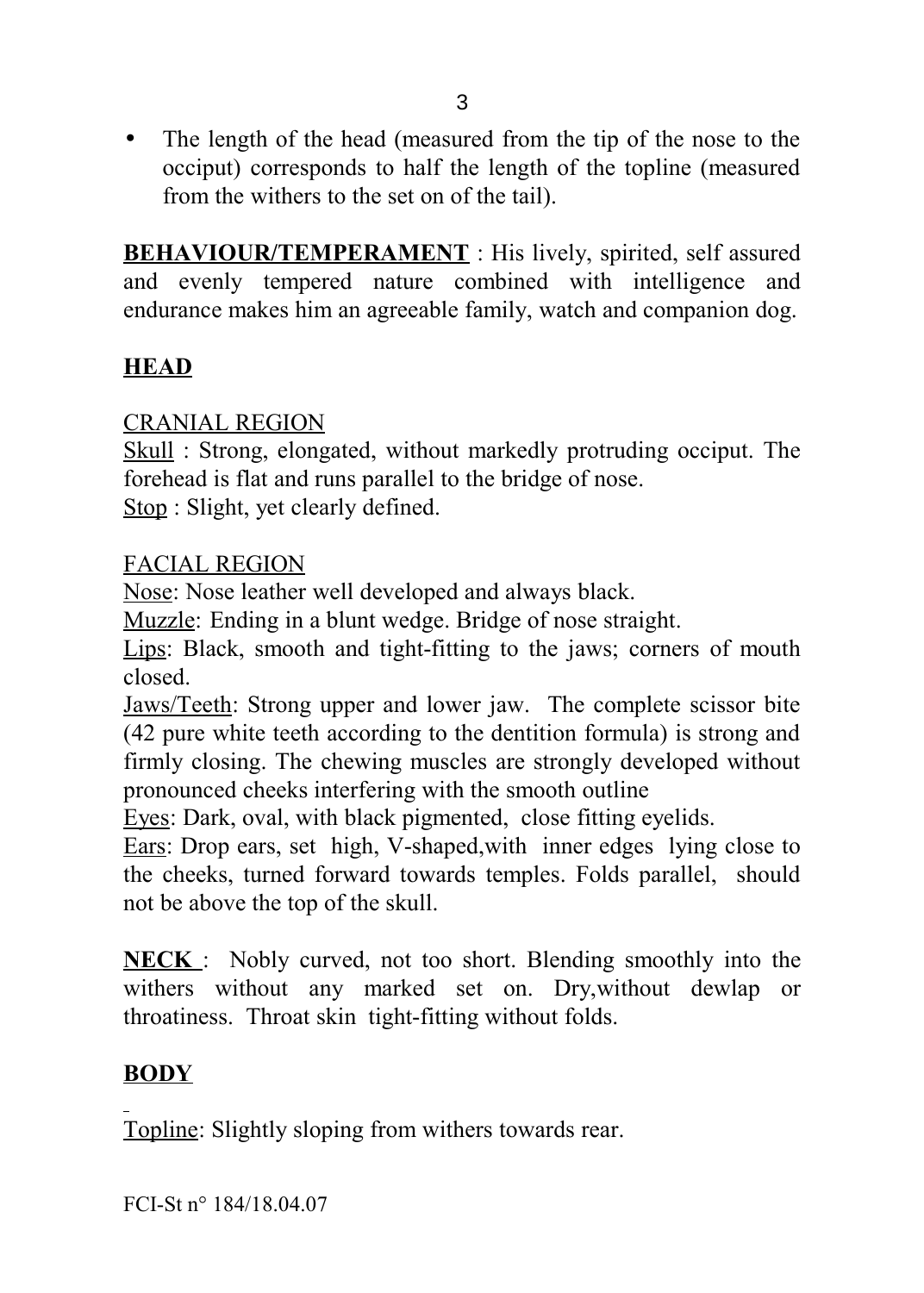Withers: Forming the highest point in topline.

Back: Strong, short and taut.

Loins: Short, strong and deep. The distance from last rib to hip is short to make the dog appear compact.

Croup: Slightly rounded, imperceptibly blending into tail set on.

Chest: Moderately broad, oval in diameter, reaching to the elbows. The forechest is distinctly marked by the point of the sternum.

Underline and belly : Flanks not too tucked up, forming a nicely curved line with the underside of the ribcage.

## **TAIL :** Natural; **a sabre or sickle carriage is sought after.**

## **LIMBS**

FOREQUARTERS : Seen from the front the front legs are strong, straight and not close together; seen from the side, the forearms are straight.

Shoulders: The shoulder blade lies close against the rib cage and is well muscled on both sides of the shoulder bone, protruding over the points of the thoracic vertebrae. As sloping as possible and well laid back. forming an angle of appr. 50° to the horizontal.

Upper arm : Lying close to the body, strong and well muscled, forming an angle of 95° to 100° to the shoulder blade.

Elbows: Correctly fitting, turning neither in nor out.

Forearm: Strongly developed and well muscled. Completely straight seen from the front and the side.

Carpal joint: Strong and firm.

Pastern: Strong and slightly springy. Seen from the front, vertical, seen from the side, slightly sloping towards the ground.

Forefeet: Short and round, toes well-knit and arched (cat feet), pads resistant, nails short, black and strong.

HINDQUARTERS : Standing obliquely when seen from the side, standing parallel, but not close together,when seen from the rear.

Upper thigh: Moderately long, broad, strongly muscled.

Stifle: Turning neither in nor out.

Lower thigh : Long and strong, sinewy, running into a strong hock.

FCI-St n° 184/18.04.07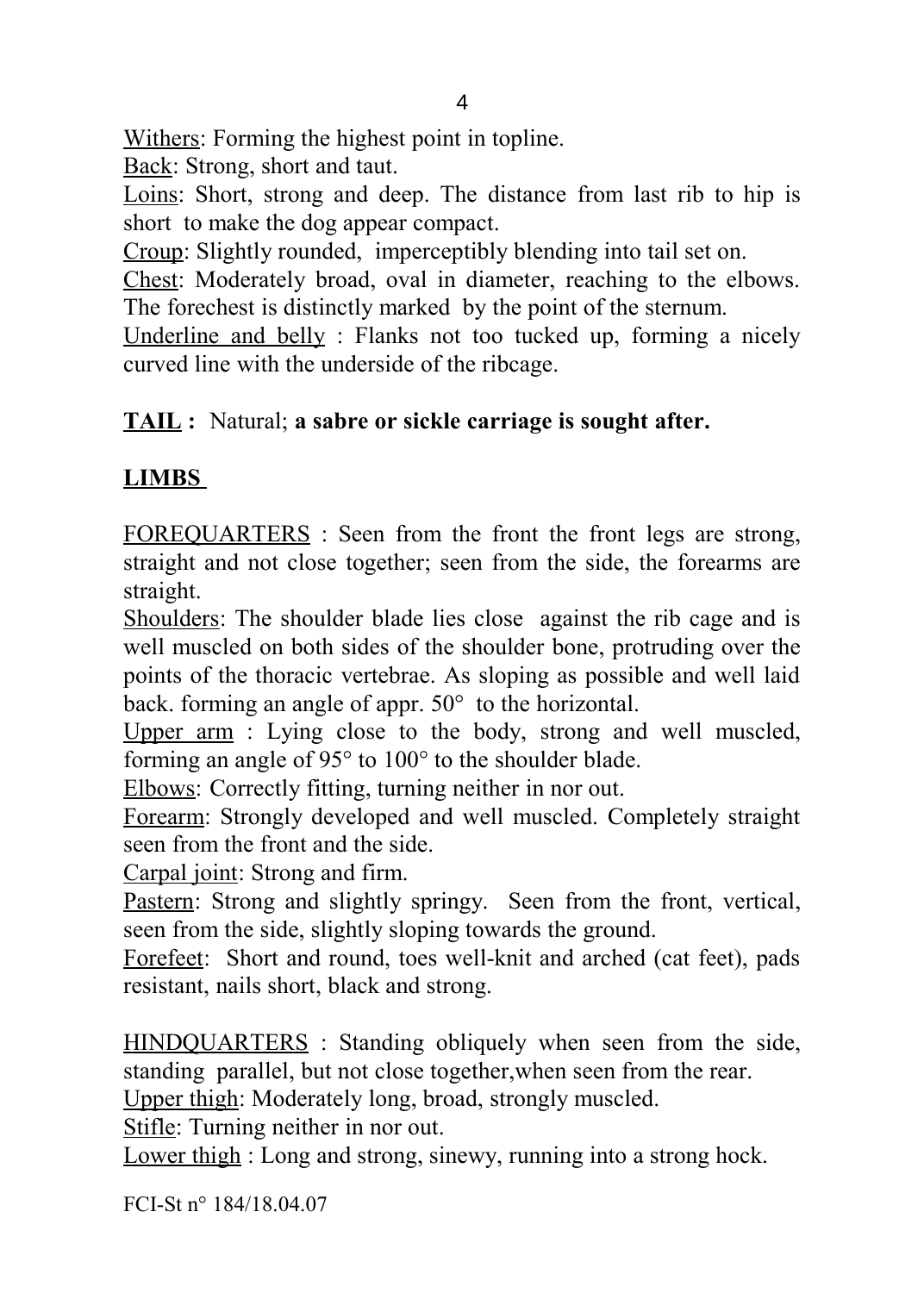Hock : Markedly angulated, strong, firm, turning neither in nor out. Metatarsus : Vertical to the ground.

Hind feet : Somewhat longer than the forefeet. Toes well-knit and arched. Nails short and black.

**GAIT/MOVEMENT** :The German Pinscher is a trotter. His back remains firm and rather steady in movement. The movement is harmonious, sure, powerful and uninhibited with good length of stride. Typical of the trot is a ground covering, relaxed, fluent movement with strong drive and free front extension.

**SKIN** : Tight fitting over the whole body.

#### **COAT**

HAIR : Short and dense, smooth, close and shiny without bald patches.

#### COLOUR

- Self coloured : Deer red, reddish-brown to dark red brown.
- Black and Tan : Lacquer black with red or brown markings.

The aim is for markings as dark, as rich and as clearly defined as possible. The markings are distributed as follows: above the eyes, at the underside of the throat, on the pastern, on the feet, at the inside of the hind legs and under the root of the tail. Two even, clearly separated triangles on the chest.

#### **SIZE AND WEIGHT** :

Height at withers : Dogs and bitches: 45 to 50 cm . Weight : Dogs and bitches: 14 to 20 kg.

**FAULTS** : Any departure from the foregoing points should be considered a fault and the seriousness with which the fault should be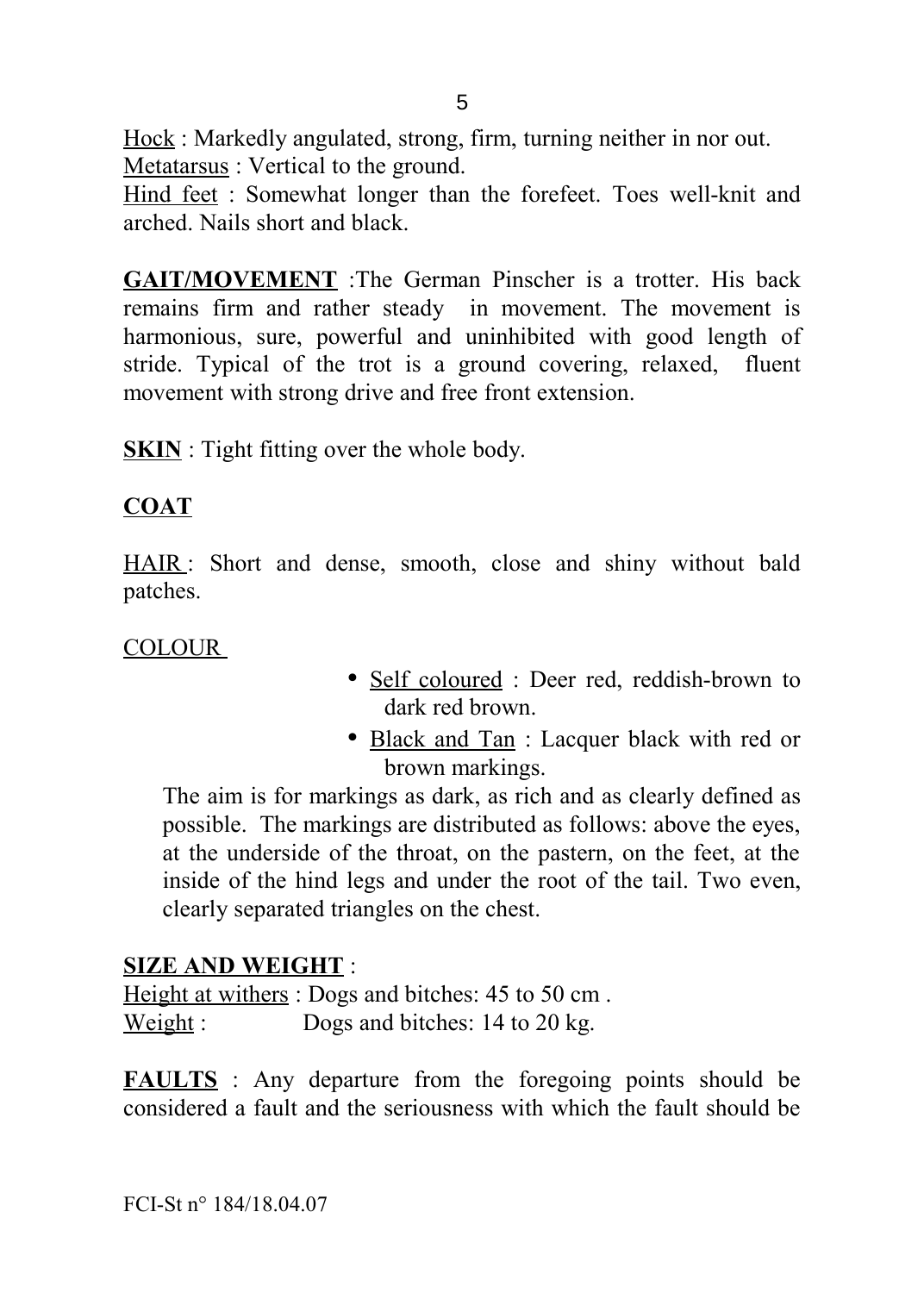regarded should be in exact proportion to its degree and its effect upon the health and welfare of the dog. Particularly:

- Clumsy or light in build. Too low or too high on leg.
- Heavy or round skull.
- Wrinkles on forehead.
- Short, pointed or narrow muzzle.
- Pincer bite
- Light, too small or too large eyes.
- Ears set low or very long, unevenly carried.
- Strongly protruding cheekbones (cheekiness).
- Throatiness.
- Too long, tucked up or soft back.
- Roach back
- Croup falling away.
- Long feet.
- Pacing movement.
- Hackney gait.
- Thin coat.
- Black trace on the back, dark saddle and lightened or pale coat.
- Over- or undersize up to 1 cm.

## **SERIOUS FAULTS**

- Lack of sexual type (i.e. doggy bitch).
- Light appearance
- Apple head.
- Lines of head not parallel.
- Elbows turning out.
- Straight or open hocked hindlegs.
- Hocks turning out.

FCI-St n° 184/18.04.07